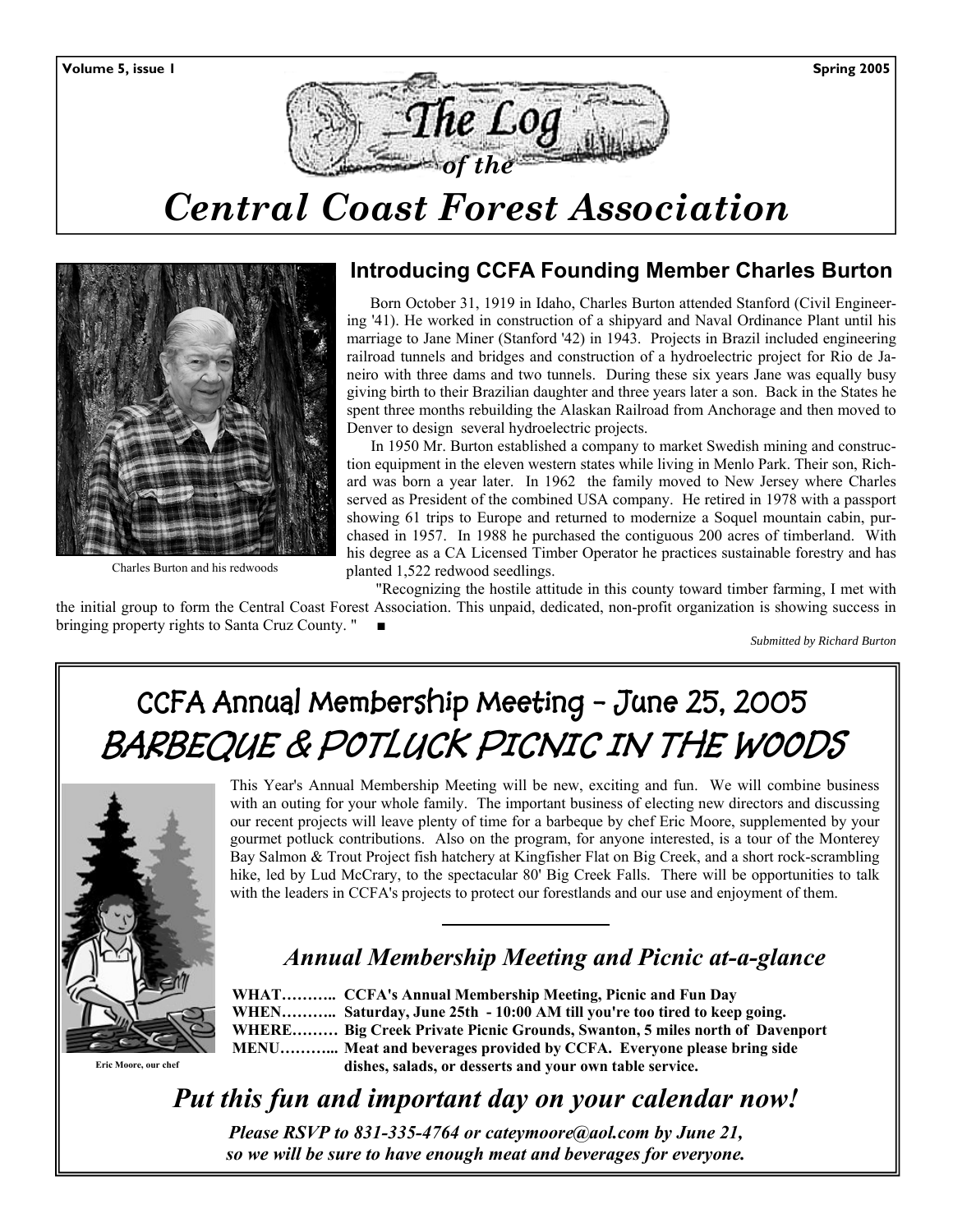## **SIERRA CLUB COURT VICTORY OVER PRIVATE PROPERTY RIGHTS**

#### **Edited from the Santa Cruz Sentinel February 19, 2005**

David Luers had a dream: Buy the dilapidated barn off Highway 1 in Davenport, demolish it and build a wine and cheese shop he would run with his wife. Santa Cruz County



o f f i c i a l s approved the plan, as did the state Coastal Commission. But nine years after Luers bought the a b a n d o n e d structure at Highway 1, a San F r a n c i s c o Superior Court judge agreed with

Less threatening than a wine and cheese shop?

Sierra Club arguments that Luers' plans for a 6,500 square-foot building encroached on environmentally sensitive San Vicente Creek, home to protected Coho salmon, steelhead trout and redlegged frogs.

"The commissioners were so off base," said Susan Young of the Sierra Club's Santa Cruz County group and a Davenport resident. The Coastal Commission was listed as a defendant in the case. Other Sierra Club members and residents of Davenport were disappointed to see the plans fall through.

After much debate and some close votes, the plans had been OKed by the County Planning Department and the Coastal Commission. It was headed for construction when the Sierra Club filed suit 18 months ago.

The Sierra Club defended its position. "The No. 1 thing that was wrong with it was it was so close to San Vicente Creek," said a spokesman for the club. "We felt very passionate about it this is a very important suit to us."

**Ed. Note: Although this item is not forestry related, it is another example of how the Endangered Species Act often impacts private property rights. The structure would have been situated 450 feet away from the creek. ■**

## **COMMENTARY: 'ESA HAS A ZERO PERCENT RATE OF SUCCESS'**

#### **By Richard Pombo, Edited from April 6, 2005 Ag Alert**

After 30 years, the Endangered Species Act has given us very little to be proud of. Since its inception, nearly 1,300 species have been listed as threatened or endangered. Yet, not one single species has recovered as a result of the ESA alone. The bottom line: The ESA has a zero percent rate of success.

The Endangered Species Act, born of the best intentions, has failed to live up to its promise, and species are more threatened today because of its serious limitations. If America's health-care system was in the same abysmal condition, there would be a nationwide outcry for reform. But for the last 30 years, the ESA has remained a law that checks species in, but never checks them out. It has been a failing form of managed care. As stewards of the species that inhabit our nation, we can and must do better.

To make matters worse, rampant environmental litigation has undermined the already-broken system at the expense of species recovery.

The shortcomings and unintended consequences of the ESA have also led to decision-making that defies common sense. The inflexibility in the treatment of endangered species sometimes gives them priority over human beings, but does nothing to actually help. In the recent case of the Klamath Basin and the endangered sucker fish, for example, it was determined that the sucker needed water more than the area's farmers needed it to irrigate their crops and feed their families. The result was a devastating loss of family farms, human life and economic vitality.

Or, consider the case of the endangered longhorn elderberry bark beetle and the Arboga levee in California. Weak levees were not able to be repaired because the work might have disturbed the habitat of the endangered beetle. The result: A huge flood broke the levee at the exact point where repairs were needed and three human beings lost their lives. The list of logic-defying horror stories continues on and on.

"California residents are a long way from Washington, making our frequent communication even more important. You have a great opportunity to be a part of the political process. I encourage you to visit with your representatives whenever you are in D.C., and don't forget about the importance of working with district offices. In addition, your calls, letters and e-mails are equally important. " *■*

*(Congressman Richard Pombo, R-Tracy, is chairman of the House Resources Committee and serves on the House Agriculture Committee. He may be contacted at www.house.gov.pombo)* 

*Permission for use is granted, however, credit must be made to the California Farm Bureau Federation when reprinting this item.* 

#### **WATER BOARD REGULATION LOOMS FOR FORESTRY**

#### **By Peter Twight, CCFA president**

The Central Coast Regional Water Quality Control Board (CCRWQCB) is required to protect streams from non-point sources of pollution. They require Reports of Waste Discharge with fees and monitoring requirements, or the Waiver of Waste Discharge Reporting requirements if discharges are not taking place. It is well known that urbanized areas are the most critical discharge areas, but the anti-logging people have targeted the CCRWQCB to further their anti-logging agenda. The CCRWQCB is trying diligently to prepare a General Waiver of Waste Discharge Reporting (General Waiver) to do their duty in fulfilling their regulations.

When this General Waiver is in place, and you want to harvest your timber, you will be subject to a five tier rating system to be used to determine the threat your harvest poses to water quality. Threat is determined by a cumulative effects ratio, a drainage density index, and a soil disturbance factor. The devil is in the details.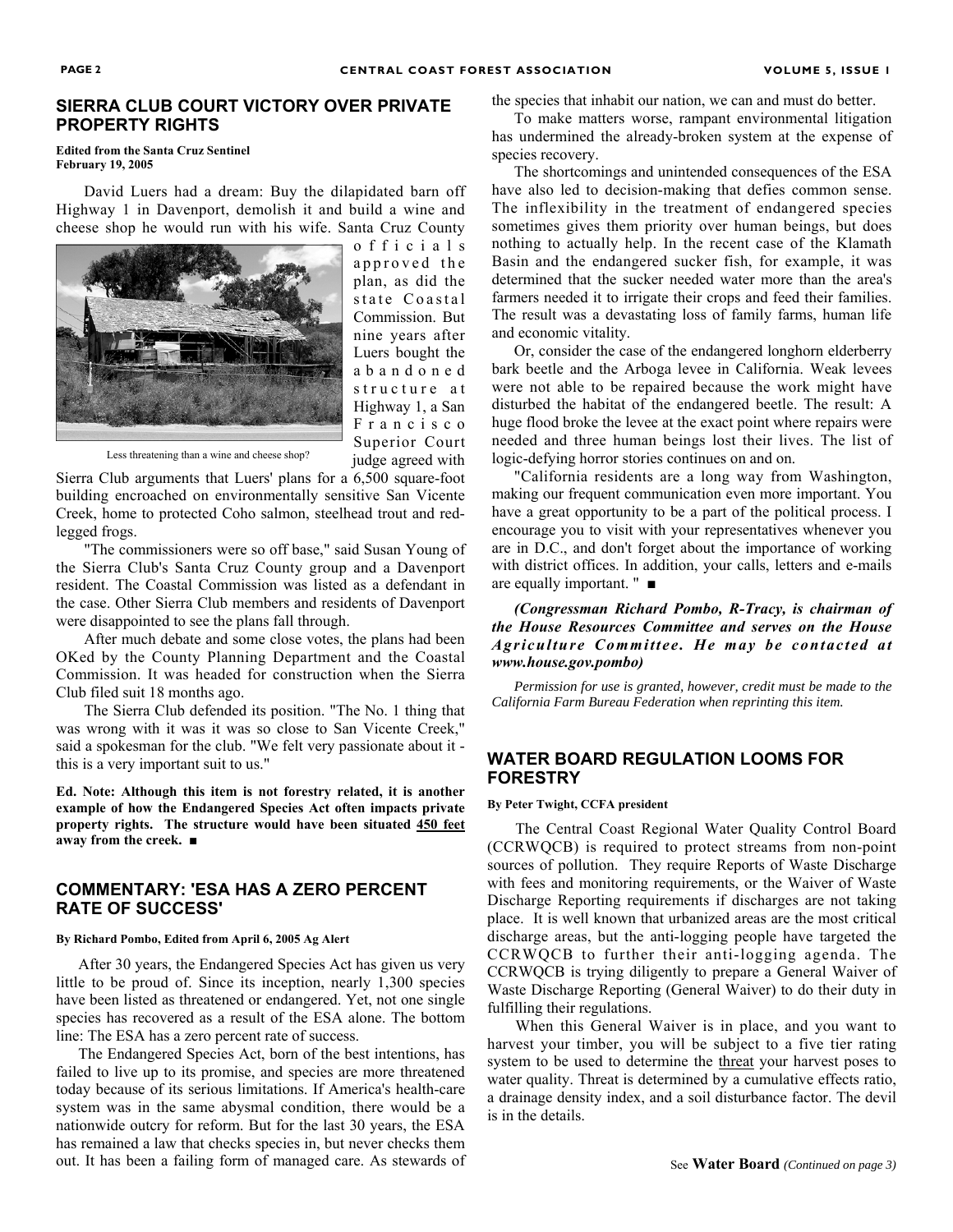

# Notes From the Nut-House



# **Models Trump Reality**

Last year the Ecological Society of America, the nation's primary professional organization of ecologists, argued against updating the Endangered Species Act (ESA). Specifically, they claim that including a peer review process before listing a species would be a waste of time and money. Peer review (known as refereeing in some academic fields) is a scholarly process used in the publication of manuscripts and in the awarding of funding for research. So while even the most arcane study in the most obscure journal must undergo peer review, apparently the Ecological Society of America feels this is too much to ask before inflicting a mountain of regulation on the public. The Society also claims the primary problem with the efficacy of the ESA is that the listing and recovery plan



"Thank Goodness we don't have to be concerned about those trouble-making spotted owls here."

#### process is perpetually under-funded. The Property and Environment Research Center estimates that federal government expenditures on endangered species protection exceed \$2 billion per year (http://www.perc.org). In California, the state's cost for recovering coho salmon alone is \$5 billion. Still, the most comical aspect of the Ecological Society of America's recommendations is the following statement:

"There is no scientific justification for giving greater weight



to empirical data over modeling results." *In other words, if the computer model disagrees with the real world, the* 

*world is wrong.*  It seems that if you observe something in nature that contradicts an ecological model, you'd better just forget what you saw.

Sir Isaac Newton changed the world by standing on the shoulders of giants; 300 years later, the Ecological Society of America is shocking the world by stepping on the toes of the giants. ■

After eating an entire bull, a mountain lion felt so good he started roaring. He kept it up until a hunter came along and shot him. The moral: **When you're full of bull, keep your mouth shut.**

*Will Rogers (1879-1935)* 

We have figured out how to predict the end of the timber harvesting business. It will happen when the paper the forester has to generate to get a THP takes more logs than the permit covers.

R.T. Adequate

#### **Water Board** *(Continued from page 2)*

If your harvest has a water quality risk rating of 1, no waiver is necessary (low threat); if the water quality risk rating is a 2, you get a General Waiver (low mod. threat); if it is a 3, then you get a General Waiver (moderate threat); if it is a 4, you get a General Waiver (mod. high threat); if it is a 5, you get an Individual Waiver of Waste Discharge Requirements (high threat). The differences between these types of Waiver is the type and quantity of monitoring you will be required to do.

The monitoring activities and specifications for THPs range from less expensive to very expensive monitoring activities such as 1) visual monitoring (low cost, high return, low verifiability, no numbers); 2) turbidity monitoring (high cost, no return, no verifiability, numbers); 3) temperature monitoring (medium cost, little return, verifiable, numbers); 4) photo-point monitoring (medium cost, little return, verifiable, number equivalent); 5) Reporting on Monitoring (medium cost, problem identification, the appearance of validity, number equivalency).

All of this monitoring and record keeping will be expensive and a pain in the neck. Because of their uselessness, we are strongly opposing Turbidity Monitoring and Temperature monitoring. Some of the others we already do, and some may be either useful or we believe unavoidable.

The Water Board clearly believes that the waiver in effect when NTMPs went into effect no longer applies.

We may need to be gearing up to 1) go to Governor Schwartznegger's California Performance Review; and 2) prepare a legal challenge under the Water Quality Regulations that require any regulation to have specified data to support their reasons and necessity for these requirements. ■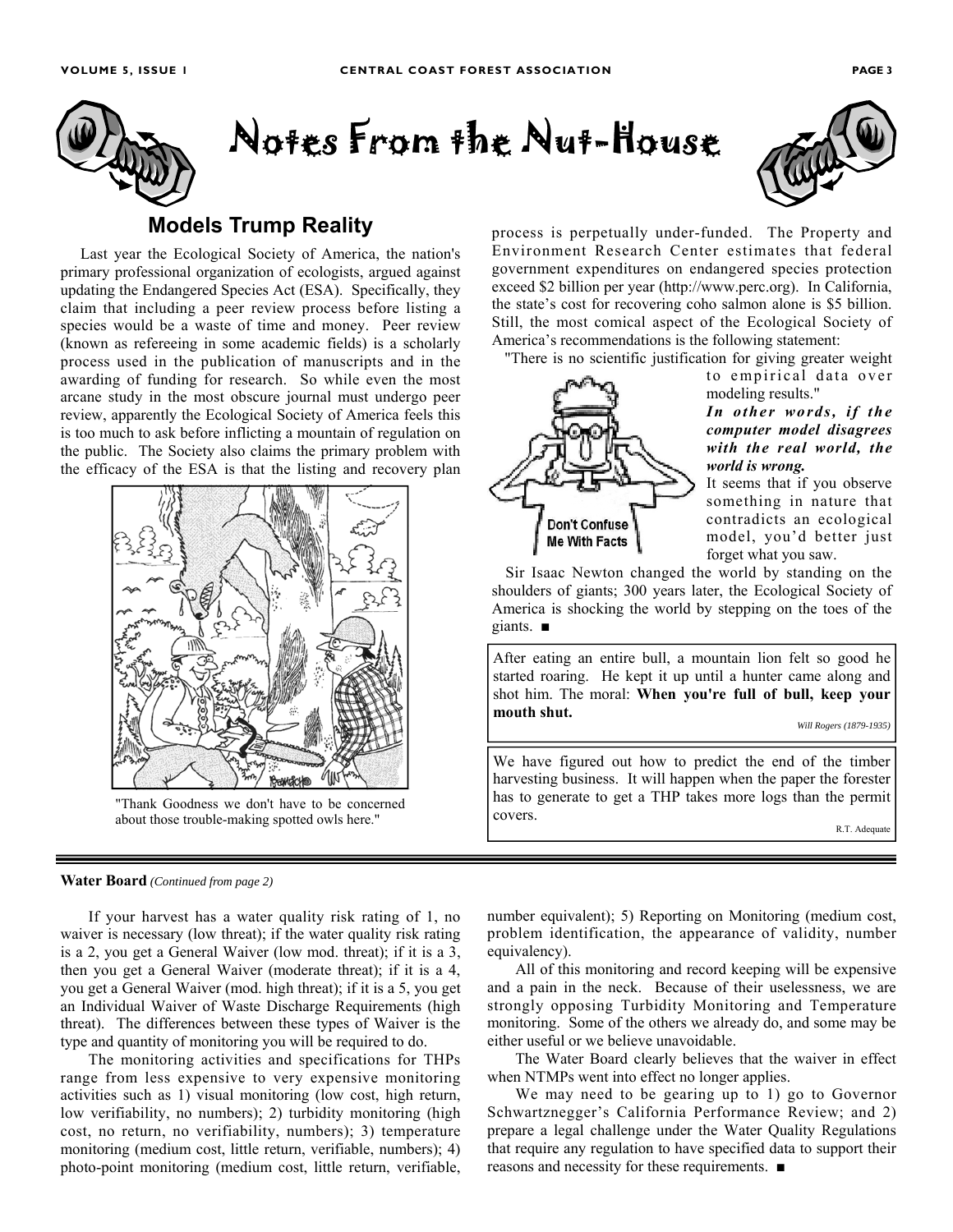#### **SABOTEURS POISON BIG CREEK HATCHERY STEELHEAD**

#### **\$5,000 Reward For Information Leading to Fish Poisoners**

#### **Reported by Fabian Alvarado**

On March 17 during a bi-weekly routine inspection, Dave Streig, manager of the Monterey Bay Salmon and Trout Project, found a dozen dead steelhead trout in one of the freshwater tanks at the Monterey Bay Salmon & Trout Project fish hatchery located on the Big Creek property of Big Creek Lumber Co. Investigators with the National Oceanic and Atmospheric Administration said the tank was tainted with chlorine. "There was no source of chlorine at the hatchery that would have accidentally gotten in there," said the Federal special agent Steve Meyer.

The Monterey Bay Salmon and Trout Project has been working to bolster steelhead and coho salmon populations since 1976 when a naturally occurring 3-year drought weakened



s t e e l h e a d populations and n e a r l y extirpated all coho south of San Francisco. The nonprofit group has since released more than 2 million salmon and steelhead into Santa Cruz County streams. The poisoned

Dave Streig and assistant, shown with dead seedstock fish

steelhead had been brought from the San Lorenzo River to the hatchery to be used as breeding stock to repopulate various streams. Although the native steelhead are much better suited to survive here than the introduced coho, this loss represents a crushing blow to hatchery efforts. "They killed everything that was in the tank," Streig said. "I just want to know why? It makes no sense." Steelhead from the San Lorenzo River are considered "threatened" under the Endangered Species Act. Harming them is punishable by up to six months in jail and a \$13,200 fine. "This is more than just a minor act of vandalism or a prank," NOAA fisheries agent Joe Giordano said in a written statement. "This is a serious federal offense and we intend to apprehend and prosecute whoever committed this crime."

Although it is hardly a lead, several residents reported seeing two suspicious white men in the vicinity of the hatchery a few days before the fish were poisoned. "One was about six feet tall with straight, long, dark brown hair. The other one was about five feet and seven inches with shorter, wavy, brown hair. They were both in their mid to late twenties and peculiarly unfriendly," said one resident. When Streig approached them with a hatchery brochure they declined, saying they're not interested in supporting Big Creek Lumber's Hatchery, preferring to give their donations to Earth First! instead. They then asked Streig which tank contained the adult steelhead broodstock. Of course, the hatchery does not belong to Big Creek Lumber but apparently that was not important to these two "environmentalists."

NOAA Fisheries is offering a \$5,000 reward for information leading to the conviction of anyone responsible. If you have any information or would like to assist in the investigation, please call Joseph Giordano at (707) 575-6073 or the NOAA Law Enforcement Hotline at (800) 853-1964. ■

### **CCFA / BIG CREEK COHO DE-LISTING PETITION REJECTED BY FISH AND GAME COMMISSION AT PUBLIC HEARING**

#### **By Bob Briggs**

The winter edition of *The Log* told of our multi-year effort to correct the improper and intrusive listing of Central Coast coho salmon under the State Endangered Species Act. Dick Burton's February 8th letter to members told of the results of the hearing on our petition before the California Fish and Game Commission. The testimony by the Commission's staff was mostly fiction and indicated that they have not read nor understood it and don't care. Seven of our team testified, following which the Commission unanimously rejected our petition. Subsequent conversation with one Commissioner confirmed our conclusion that none of the Commissioners had read it either.

The Commission (with very little discussion of the testimony) unanimously approved a negative motion by Commissioner Hatoy. Hatoy (a strident liberal) said in essence, "Don't bother me with all this arcane scientific and historic stuff. The Commission has already approved a half a billion dollars to restore the Central Coast coho habitat and no matter where they came from or how they got there, the coho now present in these streams will receive State protection." One Commissioner, Michael Flores, said a few flattering words about our work, castigated the staff telling them to come up with answers to some of our questions. He urged us to not give up…then cast his negative vote. The staff's subsequent written report to the Commission totally ignored all of the facts and questions raised in our testimony.

The negative outcome was as we had expected and now we are pausing to deliberate our next move. Since, without something changing, there seems little value in re-submitting the petition, options may be legal action or some other alternative; however the cost of this bogus listing to forestland owners, farmers and all State citizens is so egregious that we will not allow the travesty to persist unchallenged.

As always, we will keep you informed. ■

## **CCFA RESPONDS TO AMICUS CURIAE FILINGS IN SUPPORT OF SANTA CRUZ COUNTY**

#### **By Bob Briggs**

CCFA and Big Creek Lumber have filed position papers opposing Amicus Curiae (friend-of-the-court) briefs filed by an array of environmentalist entities to oppose our State Supreme Court testimony. The list of antagonistic entities is quite familiar to Central Coast forestland owners. They include: 1) The Committee for Green Foothills, 2) Citizens for Responsible Forest Management, 3) The Planning & Conservation League, 4) The Lompico Watershed Conservancy, 5) The Sierra Club, 6) The League of California Cities, 7) The California State

▸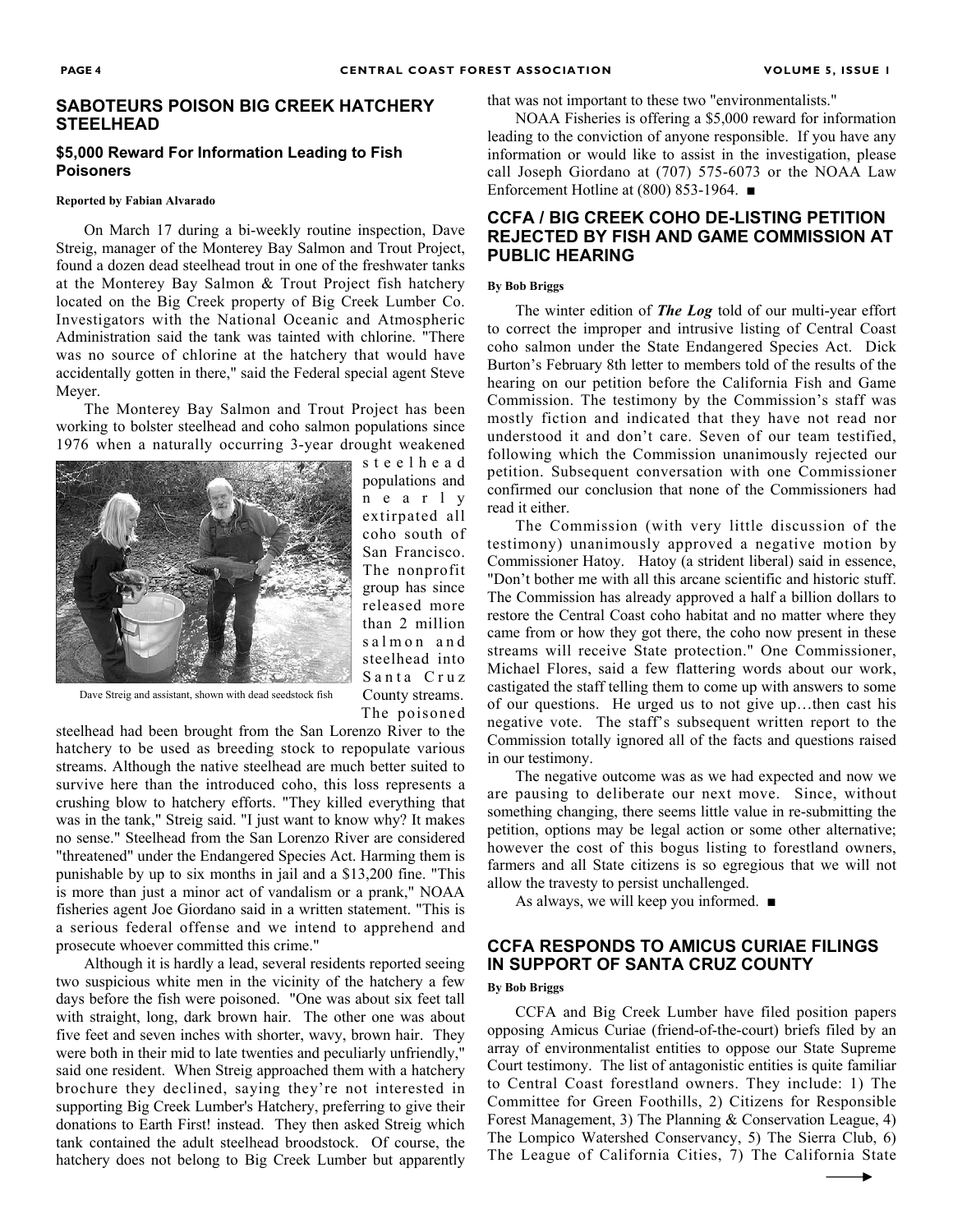|  | <b>Date Date Contract Contract Contract Contract Contract Contract Contract Contract Contract Contract Contract Contract Contract Contract Contract Contract Contract Contract Contract Contract Contract Contract Contract </b> |                                                                                                      |  |  |  |  |
|--|----------------------------------------------------------------------------------------------------------------------------------------------------------------------------------------------------------------------------------|------------------------------------------------------------------------------------------------------|--|--|--|--|
|  | Enclosed is \$ ______________________ for: □ New Membership □ Membership Renewal □ Legal Fund                                                                                                                                    |                                                                                                      |  |  |  |  |
|  |                                                                                                                                                                                                                                  |                                                                                                      |  |  |  |  |
|  |                                                                                                                                                                                                                                  |                                                                                                      |  |  |  |  |
|  |                                                                                                                                                                                                                                  |                                                                                                      |  |  |  |  |
|  |                                                                                                                                                                                                                                  | Please make checks payable to:                                                                       |  |  |  |  |
|  | Central Coast Forest Association P.O. Box 1670 Capitola, CA 95010                                                                                                                                                                |                                                                                                      |  |  |  |  |
|  | <b>Membership Category</b><br><b>Dues</b>                                                                                                                                                                                        |                                                                                                      |  |  |  |  |
|  | Individual - - - - - - - - - - - - - - - - - \$50                                                                                                                                                                                |                                                                                                      |  |  |  |  |
|  | Business - - - - - - - - - - - - - - - - - \$500                                                                                                                                                                                 |                                                                                                      |  |  |  |  |
|  | <b>CCFA</b> needs your support,                                                                                                                                                                                                  |                                                                                                      |  |  |  |  |
|  | so we can fight for YOUR property rights.                                                                                                                                                                                        |                                                                                                      |  |  |  |  |
|  |                                                                                                                                                                                                                                  | CCFA is a 501-(A) tax-exempt organization.<br>Donations may be tax-deductible as a business expense. |  |  |  |  |

Association of Counties, and 8) San Mateo County.

These opposing briefs are all similar to the argument used by Santa Cruz County, contending that a county's traditional zoning power is unimpeded by the State Forest Practice Act. In fact, the FPA very specifically circumscribes the role of local cities and counties with respect to timber operations. The judges will read all of the briefs and testimony that have been filed to date. Sometime this summer we will have one last shot with our attorneys' oral arguments. We appreciate our members' continued encouragement and financial support. ■

## **COUNTY'S NEW PROPOSED PARCEL TAX**

#### **By Charles Burton**

The Santa Cruz Board of Supervisors have proposed another parcel tax, this time for mosquito control. The issue has been placed before residents in Capitola, Scotts Valley and the unincorporated areas of the county. Since most timber parcels are in the hills, odds are that those of us paying the proposed assessment will probably not see this "service" up close. It may be true, in fact, that the targeted treatment areas are non-private property, such as mentioned in the Sentinel the other day, ie, Arana Gulch, Neary Lagoon, Live Oak marshes, DeLaveaga Park and Natural Bridges. The ballots are due June 21, 2005.

Remember that this is a parcel tax. Every parcel you own will be taxed, and at different rates depending on the circumstances. Please cast your vote as you see fit. ■

# **Amicus Curiae** *(Continued from page 4)* **FBI IDENTIFIES ECO-TERRORISM AS THE LEADING THREAT IN AMERICA**

On May 18, FBI assistant director for terrorism, John Lewis, testified to Congress that eco-terrorists, having turned to arson, bombing and other forms of violence are now the country's top internal threat. "There is nothing else going on in this country over the last several years that is racking up the high number of violent crimes and terrorist actions.," Lewis said. Organizations identified as culprits include Earth Liberation Front and Animal Liberation Front, Earth First! and other names familiar to Central Coast forestland owners. ■

### **RECOMMENDED READING**

Governor Schwarzenegger tells California taxpayers their government needs to be more efficient. He says we need to eliminate duplicative regulatory processes and redundant bureaucracy.

In an article in this month's California Forests magazine, Big Creek Lumber Company spokesperson, Bob Berlage, shows how the Regional Water Quality Control Boards serve as a posterchild for regulatory dysfunction. Agencies such as the Water Boards put California businesses at an economic disadvantage compared to other states and countries. To see Bob's article, log on to **http://www.foresthealth.org** and click on the magazine cover. ■

**NOTICE:** CDF now requires a 100 foot clearance of brush from around buildings, as opposed to the previous 30 feet.